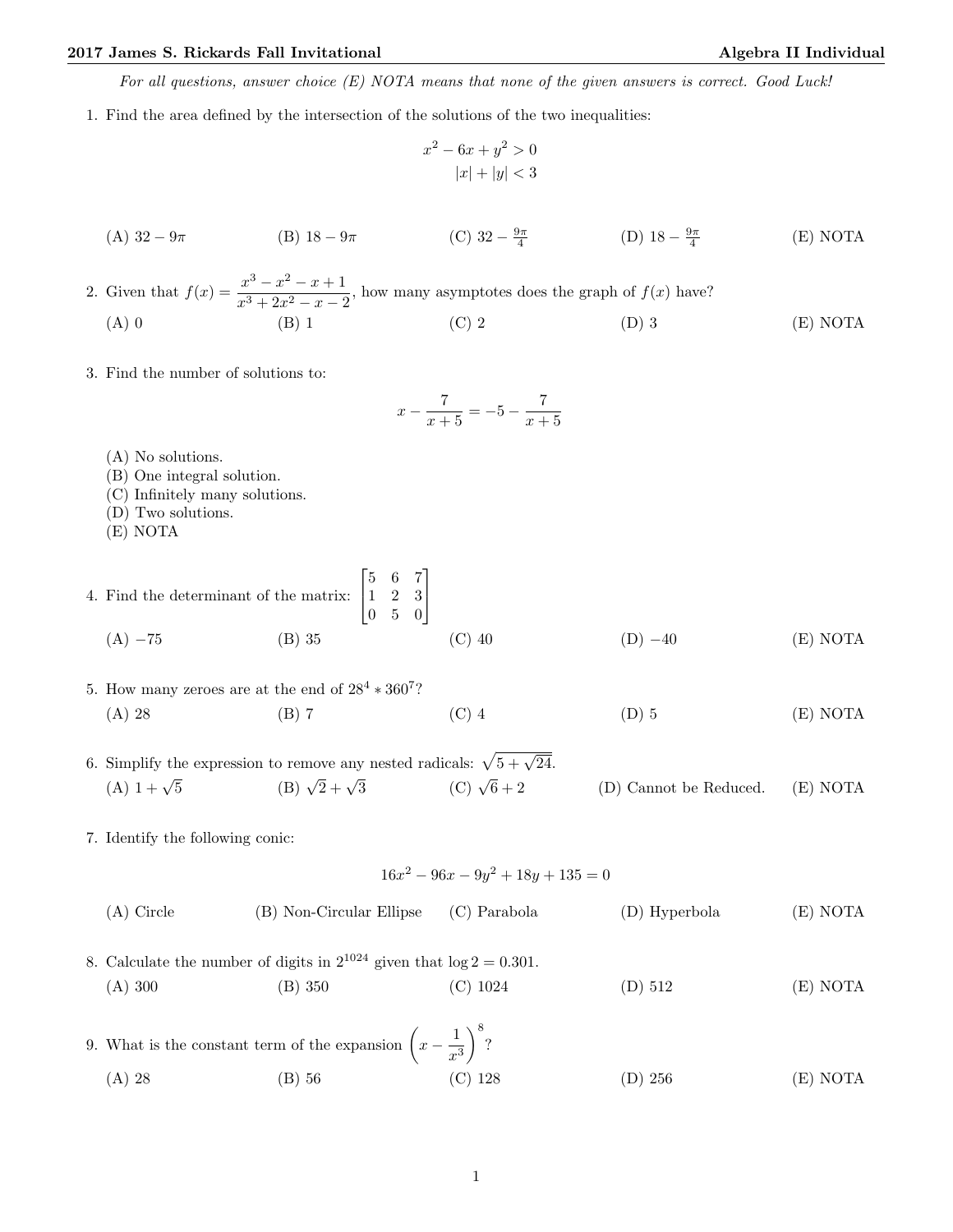| 2017 James S. Rickards Fall Invitational                                                                                                    |                                                                                               | Algebra II Individual                                                                         |                                                                                                                                       |          |  |  |
|---------------------------------------------------------------------------------------------------------------------------------------------|-----------------------------------------------------------------------------------------------|-----------------------------------------------------------------------------------------------|---------------------------------------------------------------------------------------------------------------------------------------|----------|--|--|
| 10. How many of the following numbers are transcendental: 0, <i>i</i> , $\pi$ , $\sqrt{43}$ , $\sqrt{2}$ , $\sqrt{-2}$ , <i>e</i> , 49, 36? |                                                                                               |                                                                                               |                                                                                                                                       |          |  |  |
| $(A)$ 3                                                                                                                                     | $(B)$ 2                                                                                       | $(C)$ 1                                                                                       | $(D)$ 0                                                                                                                               | (E) NOTA |  |  |
| 11. Given that $\log_2 3 = a$ and $\log_5 3 = b$ , which of the following is an expression for $\log_{12} 10$ ?                             |                                                                                               |                                                                                               |                                                                                                                                       |          |  |  |
|                                                                                                                                             | (A) $\frac{ab}{a+b}$ (B) $\frac{a+b}{2a+1}$                                                   | (C) $\frac{a+b}{2b+ab}$                                                                       | (D) $\frac{2a+1}{a+b}$                                                                                                                | (E) NOTA |  |  |
|                                                                                                                                             | 12. Solve for x: $\left(\frac{256}{2401}\right)^{x-2} = \left(\frac{343}{64}\right)^{5-2x}$ . |                                                                                               |                                                                                                                                       |          |  |  |
| (A) $\frac{7}{2}$ (B) $\frac{9}{2}$                                                                                                         |                                                                                               | (C) $\frac{4}{3}$                                                                             | (D) $\frac{49}{16}$                                                                                                                   | (E) NOTA |  |  |
|                                                                                                                                             | 13. Find the area of the conic: $3x^2 - 12x + 4y^2 - 8y + 16 = 0$ .                           |                                                                                               |                                                                                                                                       |          |  |  |
| (A) $12\pi$                                                                                                                                 | $(B) 24\pi$                                                                                   | $(C)$ 6 $\pi$                                                                                 | (D) $3\pi$                                                                                                                            | (E) NOTA |  |  |
|                                                                                                                                             | 14. Find the sum of the following series:                                                     | $\sum_{k=1}^{\infty} \frac{1}{k^2 + 5k + 6}$                                                  |                                                                                                                                       |          |  |  |
|                                                                                                                                             |                                                                                               |                                                                                               |                                                                                                                                       |          |  |  |
| $(A)$ 1                                                                                                                                     | (B) $\frac{1}{2}$                                                                             | (C) $\frac{1}{3}$                                                                             | (D) $\frac{1}{4}$                                                                                                                     | (E) NOTA |  |  |
|                                                                                                                                             |                                                                                               | 15. Find the number of distinct permutations of the letters in the word "NINETEEN".           |                                                                                                                                       |          |  |  |
| $(A)$ 40320                                                                                                                                 | $(B)$ 1120                                                                                    | (C) 3360                                                                                      | $(D)$ $(8!)$ $(3!)$ $(3!)$                                                                                                            | (E) NOTA |  |  |
|                                                                                                                                             |                                                                                               | 16. What is the remainder when $3x^3 - 5x^2 + 4x + 2$ is divided by $3x + 1$ ?                |                                                                                                                                       |          |  |  |
| $(A)$ 3x - 6                                                                                                                                | $(B)$ 0                                                                                       | $(C)$ 1                                                                                       | (D) $2x + 4$                                                                                                                          | (E) NOTA |  |  |
| 17. Let $g(x) = 8x^3 + 1$ be the inverse function of $f(x)$ . Find the value of $f(28)$ .                                                   |                                                                                               |                                                                                               |                                                                                                                                       |          |  |  |
| (A) $\frac{27}{8}$                                                                                                                          |                                                                                               | (B) $\frac{3}{2}$ (C) $\frac{9}{8}$                                                           | (D) $\frac{3}{8}$                                                                                                                     | (E) NOTA |  |  |
|                                                                                                                                             |                                                                                               | 18. Two roots of the function $f(x)$ are 7 and 9. Which is a root of the function $f(x+17)$ ? |                                                                                                                                       |          |  |  |
| $(A) -10$                                                                                                                                   | $(B)$ 24                                                                                      | $(C)$ 26                                                                                      | $(D) -17$                                                                                                                             | (E) NOTA |  |  |
| 19. For $i = \sqrt{-1}$ , $(i^{2017})^{2016}$ =                                                                                             |                                                                                               |                                                                                               |                                                                                                                                       |          |  |  |
| $(A)$ i                                                                                                                                     | $(B)$ 1                                                                                       | $(C)$ -1                                                                                      | $(D) -i$                                                                                                                              | (E) NOTA |  |  |
|                                                                                                                                             | the roots of $f(x)$ taken 2 at a time?                                                        |                                                                                               | 20. The roots of the equation $f(x) = x^3 - 3x^2 + x + 5$ are three complex numbers $z_1$ , $z_2$ , and $z_3$ . What is the sum of    |          |  |  |
| $(A)$ 1                                                                                                                                     | $(B) -3$                                                                                      | $(C) -1$                                                                                      | $(D)$ 5                                                                                                                               | (E) NOTA |  |  |
| $g(0) = 8$ , compute $g(2)$ .                                                                                                               |                                                                                               |                                                                                               | 21. The polynomial $f(x) = x^3 + 2x^2 + 3x + 4$ has roots a, b, and c. The polynomial $g(x)$ has roots $a^2$ , $b^2$ , and $c^2$ . If |          |  |  |

(A) 7 (B) 9 (C) 14 (D) 18 (E) NOTA

. If